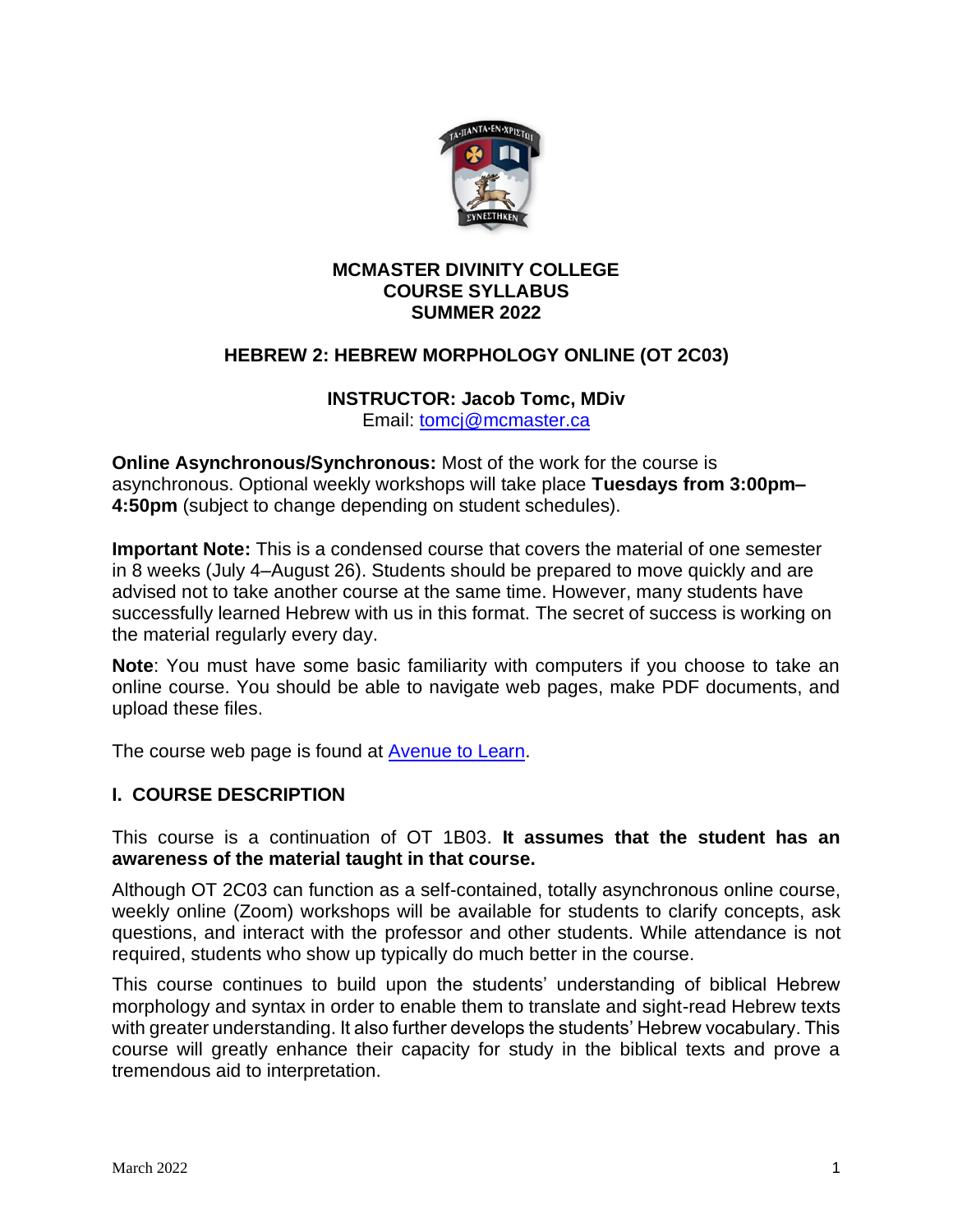**Reminder:** The study of Hebrew is challenging for most students but is very rewarding for those who persevere. **You should plan on spending time every day listening to lectures, completing assignments, and reviewing.** You cannot "set this course aside" for a week or two while you work on a paper for another course. The secret of success is to keep to a regular schedule of study, to complete your assignments carefully and on time, and to review what you have learned on a consistent basis. Because this is an accelerated summer course, you will need to be especially proactive to keep up as you learn new concepts.

# **II. LEARNING OUTCOMES**



- a. Knowing
	- To understand and recognize the forms (morphology) of Hebrew words as they are used in various ways in sentences
	- To deepen understanding of Hebrew syntax/grammar
	- To continue to build a solid basic vocabulary of Classical Hebrew words

# b. Being

- To embrace the value of understanding the original language in exegeting the biblical text
- To enrich one's understanding of another culture through knowledge of that culture's language
- To deepen one's relationship with God through interacting with Scripture.

# c.  $\approx$  Doing

- To engage with the Scriptures in their original language and context
- To be able to translate most Hebrew passages into English in a way that reflects their original meaning
- To develop the ability to read directly from the Hebrew Scriptures
- To develop skills in using grammars and dictionaries when translating and interpreting Hebrew texts

# **III. COURSE REQUIREMENTS**

# **A. REQUIRED TEXTS/MATERIALS**

# **1. Grammar Text (required)**

Pratico, Gary D., and Miles Van Pelt. *Basics of Biblical Hebrew Grammar*. 3rd ed. Grand Rapids: Zondervan, 2019. ISBN: 978-0310533498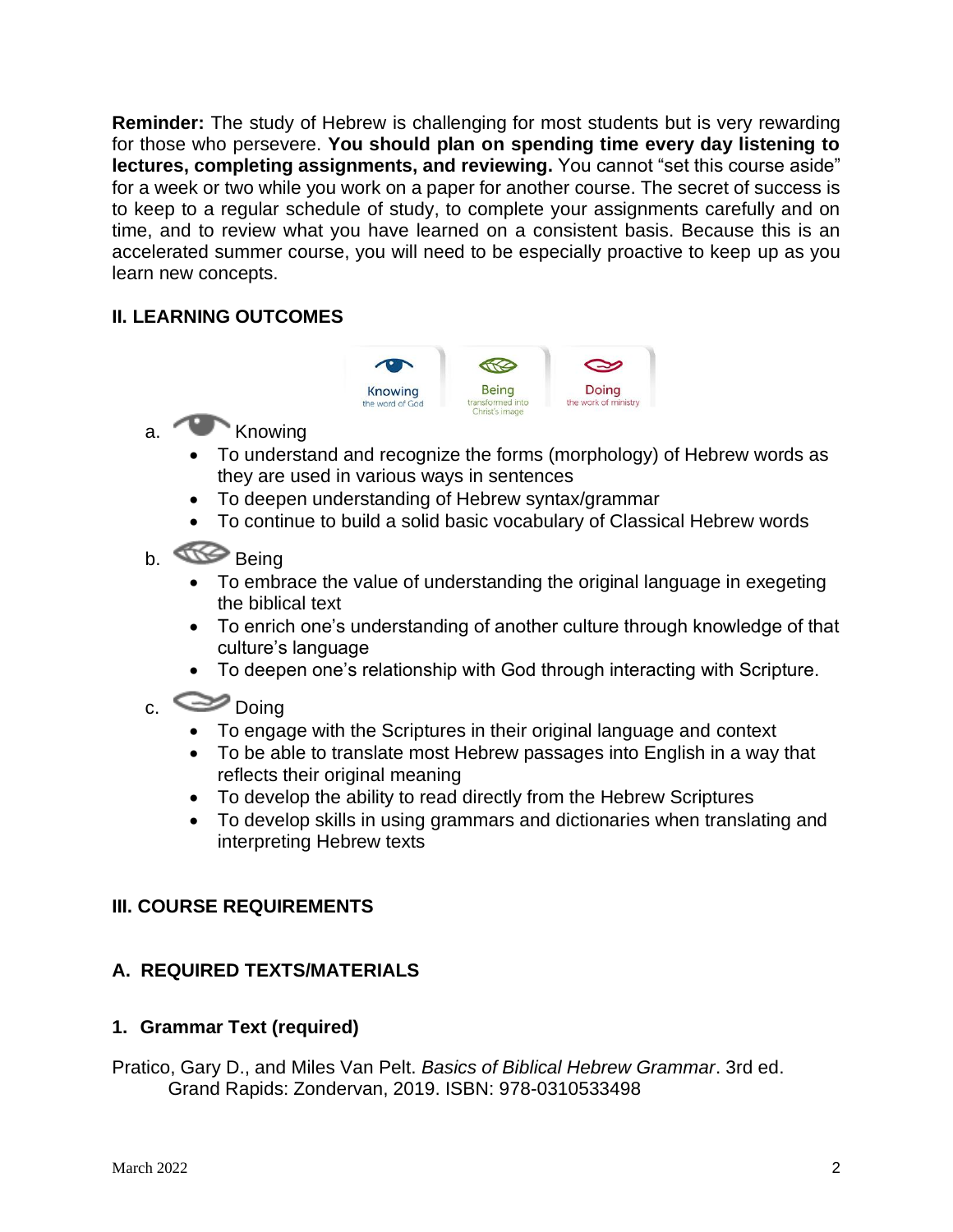

THIRD EDITION

**BASICS** of

**BIBLICAL** 

**GRAMMAR** 

**GARY D. PRATICO** 

MILES V. VAN PELT

ERREW

Van Pelt, Miles. *Basics of Biblical Hebrew Video Lectures*. 3rd ed. Grand Rapids: Zondervan, 2019. ASIN: 0310538602

THIRD EDITION

**BASICS** of

**BIBLICAL** 

HEBREW

WORKBOOK

**GARY D. PRATICO** 

MILES V. VAN PELT

**BASICS** of

**BIBLICAL** 

HEBREW

**VIDEO LECTURES** 

MILES V.

**VAN PELT** 

- **4. Lexicon (required)**
- *The Concise Dictionary of Classical Hebrew*. Edited by David J. A. Clines et al. Sheffield: Sheffield Phoenix, 2009. ISBN: 978- 1906055790

This is the best and most up to date single volume print lexicon available for Hebrew.

# **5. Bible Software (optional)**

**Logos:** The Academic Basic package is available free from <https://www.logos.com/academic-basic>.

**Accordance:** You may compare the various available packages here [https://accordancebible.com/collections-comparison/.](https://accordancebible.com/collections-comparison/)

Bible software is an exceptionally helpful tool. However, it can easily become a crutch when first learning biblical languages. For that reason, it is recommended that you use it sparingly while you learn the fundamentals of the Hebrew language. We will discuss how to use these resources effectively without becoming dependent on them. For now, do some research on the two options listed above, and we will discuss your questions in the workshops.



<sup>1</sup> These video lectures are not available in our bookstore. They may be purchased from Amazon, Chapters-Indigo, or ChristianBook.com as a set of discs covering Hebrew 1–2. You can also purchase them as a download from [https://vimeo.com/search?q=basics%20of%20biblical%20hebrew.](https://vimeo.com/search?q=basics%20of%20biblical%20hebrew) For the download option there is "instant delivery." You may also be available from other sources.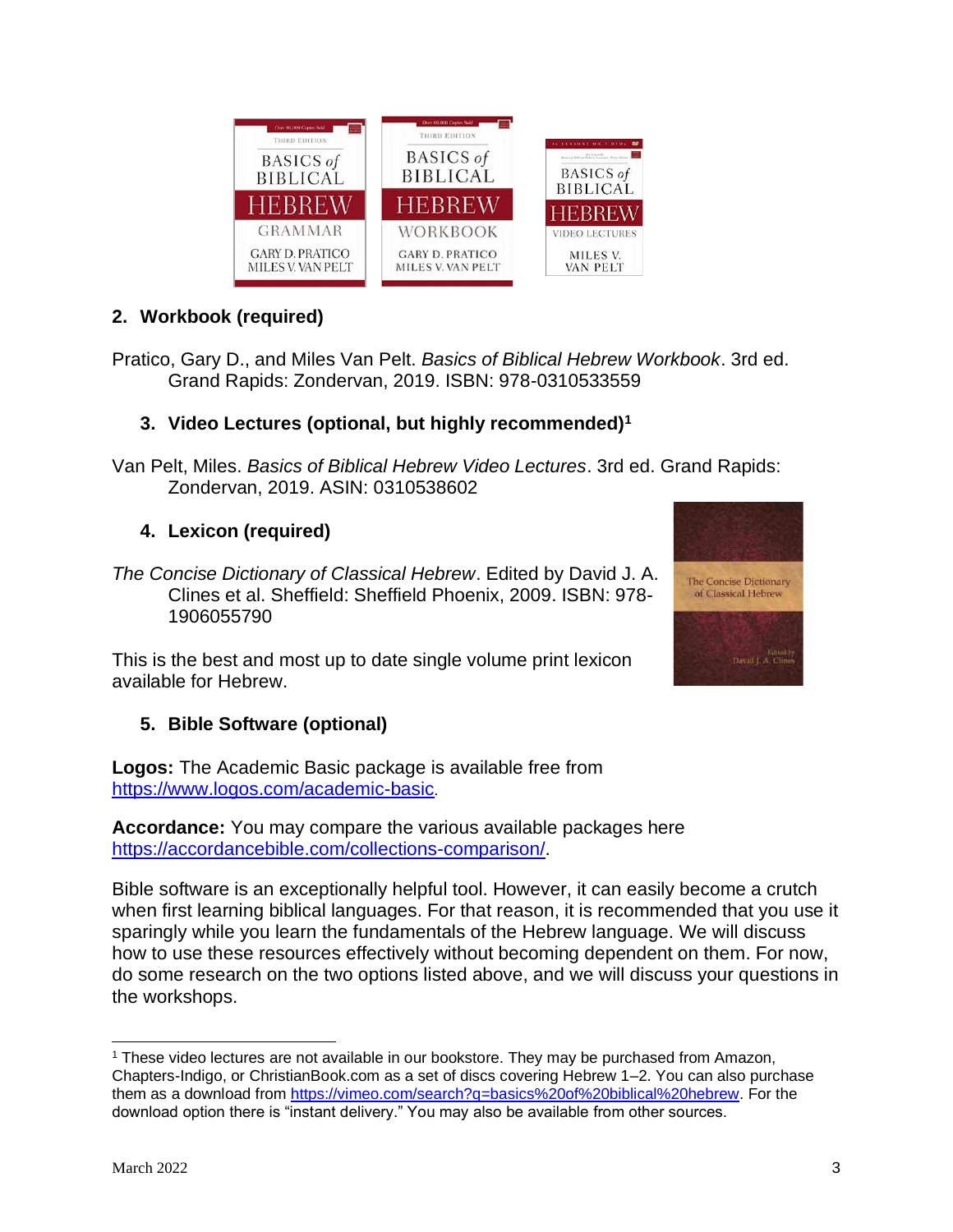#### **Textbook Purchase**

All required textbooks for this class are available from the College's book service, READ ON Bookstore, Room 145, McMaster Divinity College. For advance purchase, you may contact READ ON Bookstore, 5 International Blvd, Etobicoke, Ontario M9W 6H3: phone 416.620.2934; fax 416.622.2308; email [books@readon.ca.](mailto:books@readon.ca) Other book services may also carry the texts.

# **B. SUGGESTED RESOURCES**

1. At least one **aid to learning vocabulary** is strongly recommended. The following are keyed to the course text:



A. Old Testament Hebrew Vocabulary Cards. 3rd ed. ISBN: 978-0310534181

B. Basics of Biblical Hebrew Vocabulary Audible Audiobook (3rd ed.) ASIN: B07LCSPFNT.

C. FlashWorks vocabulary learning computer program. There is a free download from [https://www.billmounce.com/flashworks.](https://www.billmounce.com/flashworks) It is designed for the 2<sup>nd</sup> edition but is adaptable and still useful.

D. Quizlet: [https://quizlet.com/subject/basics-of-biblical-hebrew-3rd/.](https://quizlet.com/subject/basics-of-biblical-hebrew-3rd/)

### 2. **The following is a helpful resource for using language in argumentation:**

Hardy, H. H. II. *Exegetical Gems from Biblical Hebrew: A Refreshing Guide to Grammar and Interpretation*. Grand Rapids, MI: Baker, 2019. [Available on the Digital Theological Library]

# **C. PROCTORING**

This is an online course. All tests and exams will be proctored remotely using Zoom (the same program that we will use for online workshops). This program is free for students to use. Instructions will be given on A2L and in the workshops.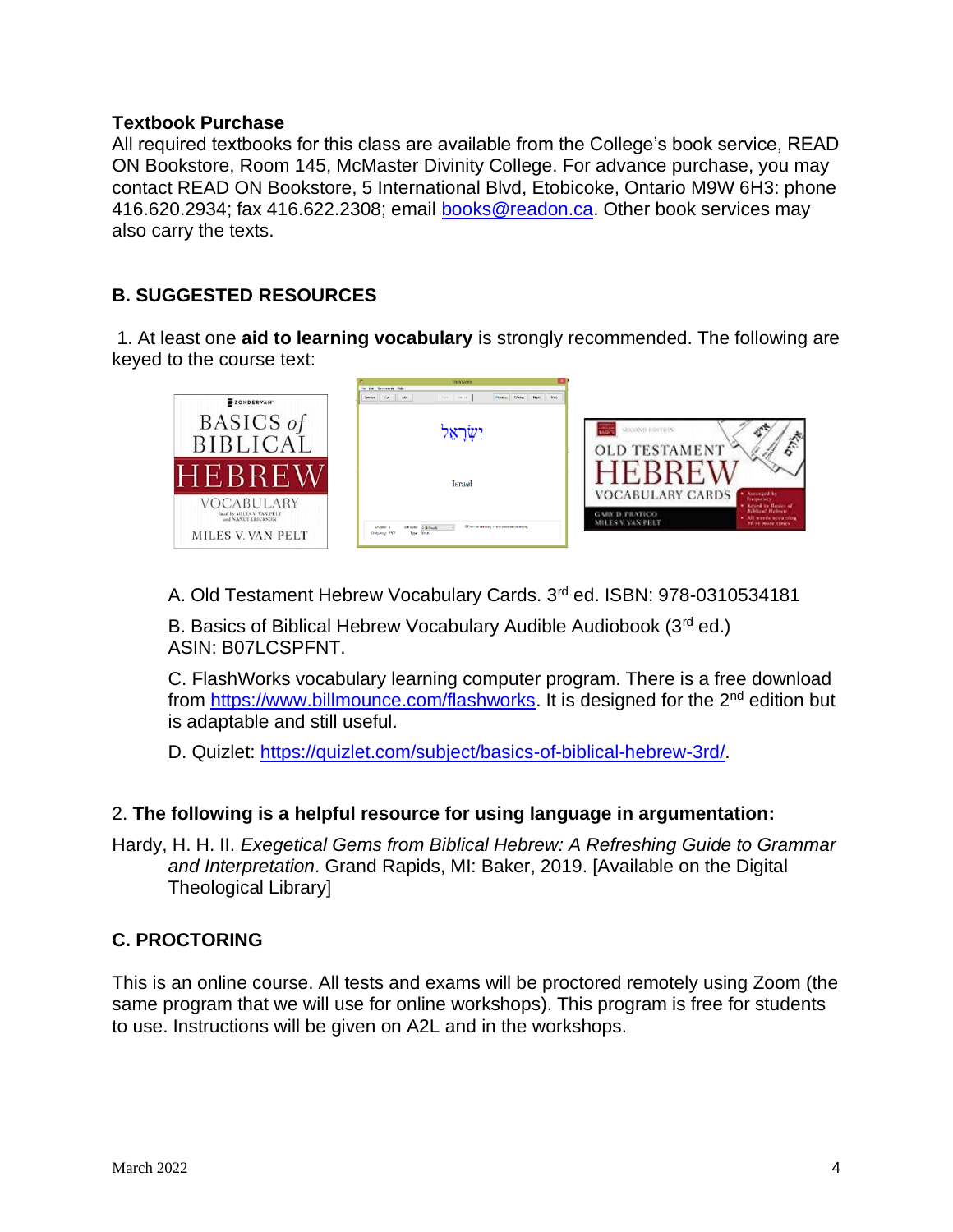# **D. ASSIGNMENTS AND GRADING**

| <b>Workbook Exercises</b> | 30%  |
|---------------------------|------|
| <b>Vocabulary Quizzes</b> | 10%  |
| <b>Term Test</b>          | 25%  |
| <b>Oral Reading</b>       | 5%   |
| Exam                      | 30%  |
| <b>Total Grade</b>        | 100% |

### **Assignment Details:**

**Note:** All assignments must be submitted to the appropriate Assignment Box on Avenue to Learn (A2L) **in PDF format only**.

## **Workbook Exercises 30%.** Due **July 15, 29, Aug 12, 26**, by 11:59 pm.

Each chapter in the textbook has a corresponding chapter in the workbook. Once a chapter has been covered by the video lecture and text, students must complete the corresponding workbook pages. Students are required to complete a *minimum* of 1/2 (one half) of each exercise, that is, every other question (1, 3, 5 or a, c, e) in each exercise, and any extended translation passages. Workbook exercises will be handed in for grading on a regular basis as indicated on the schedule below. This will be done as follows:

The pages will be scanned and uploaded as *one* PDF file (one workbook page to electronic page, right side up) to the Assignment Box for that assignment. Answers must be legible. They will be returned to A2L within one week with comments. Every question will not be checked and corrected. Since you have an answer key and can consult the versions, you are expected to self-correct as part of the learning process. However, helpful feedback will be given.

**Important:** Students **must** show evidence in their workbooks of individual effort, such as parsing, highlighting, tentative translations, and corrections. You will be evaluated by the rubric on A2L; please check this before completing your workbook. **Do not** give in to the temptation to simply copy from an English translation; this is plagiarism. The only way to learn to read Hebrew is by doing the translations yourself. However, **after** you have completed your translation as well as you can, **be sure** to check your translation against a good, recent translation such as the NASB, NIV, or NRSV.

### **Vocabulary Quizzes 10%.** Due **July 7, 14, 21, 28, Aug 4, 11, 18, 25,** by 11:59 pm.

Students will complete brief online quizzes on the vocabulary included in each chapter. While only one English gloss is required per Hebrew word to attain full marks on the quizzes, it is highly recommended that you memorize as many of the English glosses as possible.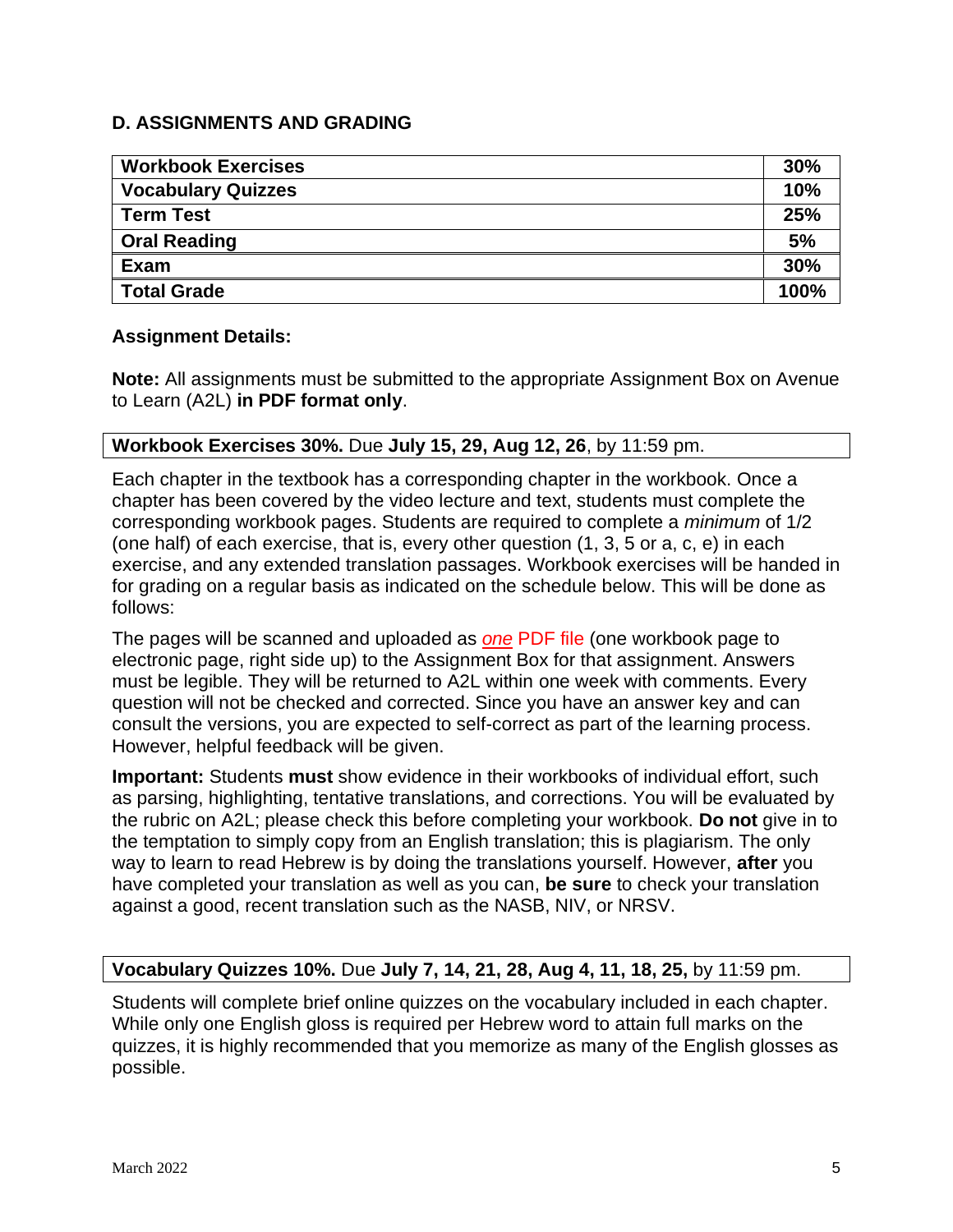# **Term Test 25%.** Due **Aug 5** by 11:59 pm.

This will cover all material up to chapter 25 and will include parsing and translations. More information will be discussed in workshops.

## **Oral Reading 5%.** Due **Aug 26** by 11:59 pm.

Students will be tested on their oral reading of a passage from Jonah, available from [http://www.animatedhebrew.com/jonah/jonah\\_01.html.](http://www.animatedhebrew.com/jonah/jonah_01.html) Details will be provided on *Avenue to Learn*.

### **Exam 30%.** Due **Aug 30** by 11:59 pm.

Review materials will be provided. The exam will cover all material up to Chapter 35 and will include grammar, parsing, and translations.

**Important:** Learning a language is a **cumulative process**. Students will be expected to know the material from Chapter 1 in the text up to the last chapter cited, including vocabulary, for all tests and exams.

**Note:** The term test and exam will be proctored remotely, completed within the allotted time, and submitted on the due dates provided. Further details for test procedures will be given in the workshops.

### **Policy for Late Assignments:**

Marks will be deducted for late assignments or delayed tests if there is no valid reason (e.g., illness or serious family crisis). The deduction will be 3% per day (excluding Sundays). If possible, please be in touch with the instructor at least 48 hours before the due date to discuss extensions.

### **IV. CONTACT WITH THE INSTRUCTOR**

The instructor will be available via email and Zoom. Please do NOT use the built-in A2L email system, but the direct email address [tomcj@mcmaster.ca.](mailto:tomcj@mcmaster.ca) The student is encouraged to schedule conversations with the instructor during the semester and is responsible for initiating this interaction. Remember, there are no "dumb questions"; questioning is a good way to engage in the learning process. I will do my best to reply to any emails or questions on A2L within 24 hours on weekdays.

On the discussion pages on A2L, the student will be able to interact with any other students who may be taking the course. No marks are assigned for participating in this discussion, but the interaction may be helpful.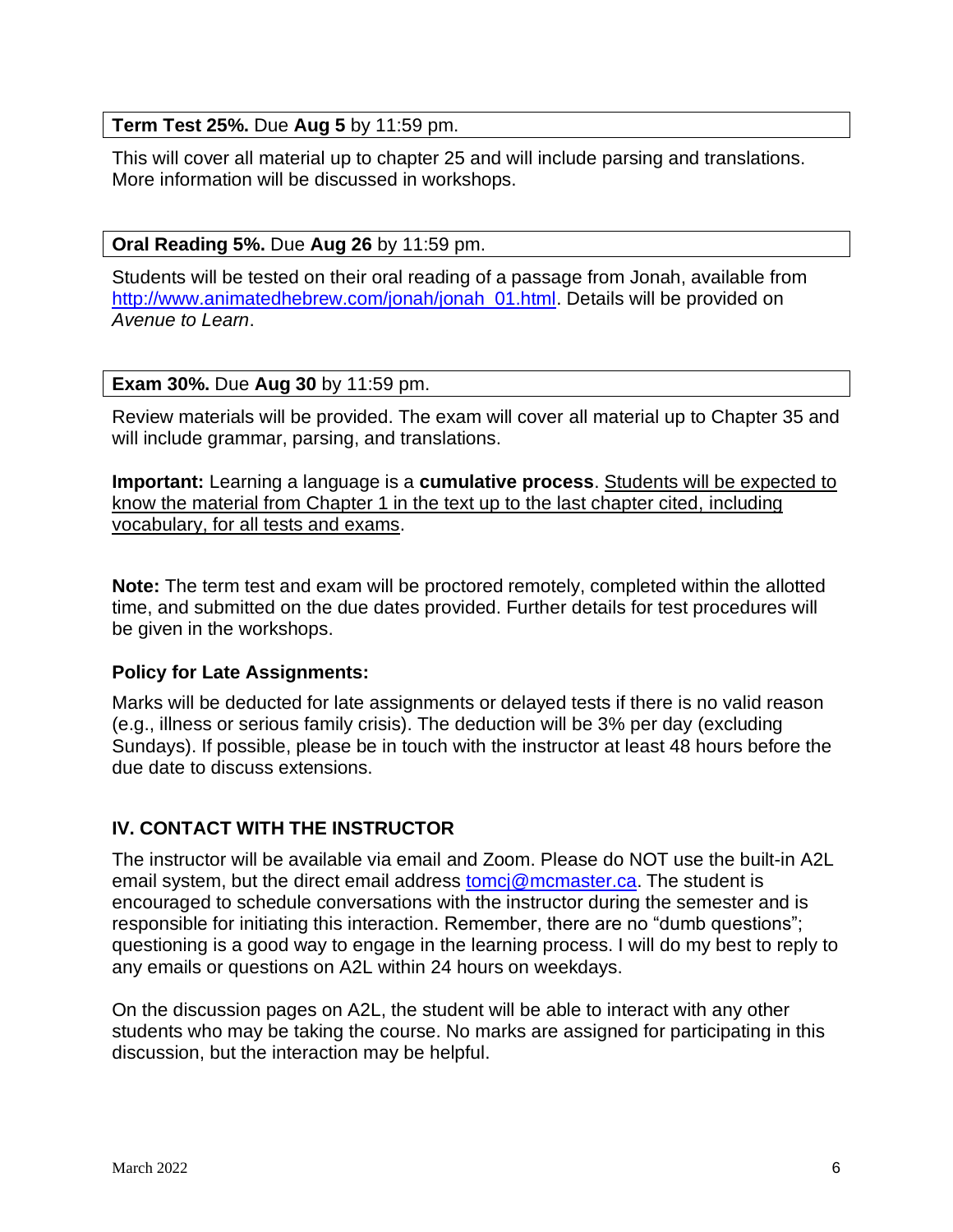# **V. COURSE SCHEDULE**

| <b>Wk</b>               | <b>Week</b><br><b>of</b> | Textbook<br><b>Chapters</b>             | <b>Content</b>                                                                                                   | <b>Wkbk/Tests</b>                                  | <b>Vocab</b><br>Quizzes; Oral<br><b>Reading</b>                                                     |
|-------------------------|--------------------------|-----------------------------------------|------------------------------------------------------------------------------------------------------------------|----------------------------------------------------|-----------------------------------------------------------------------------------------------------|
| 1                       | Jul 4                    | Ch. 17<br>Ch. 18                        | <b>Waw Consecutive</b><br>Qal Imperative                                                                         |                                                    | <b>Vocabulary Quiz 1</b><br>(Ch. 1-18), due by<br>Thurs, Jul 7.                                     |
| $\overline{2}$          | <b>Jul 11</b>            | Ch. 19<br>Ch. 20<br>Ch. 21              | <b>Pronominal Suffixes on</b><br>Verbs<br><b>Qal Infinitive Construct</b><br>Qal Infinitive Absolute             | Workbook 1 Ch. 17-<br>21 due by Friday,<br>Jul 15. | <b>Vocabulary Quiz 2</b><br>(Ch. 1-20), due by<br>Thurs, Jul 14.                                    |
| 3                       | <b>Jul 18</b>            | Ch. 22 Ch.<br>23                        | Qal Participle<br>Syntax, Qal<br>Cohortative, and<br>Jussive                                                     |                                                    | <b>Vocabulary Quiz 3</b><br>(Ch. 1-23), Thurs,<br>Jul 21.                                           |
| $\overline{\mathbf{4}}$ | <b>Jul 25</b>            | Ch. 24<br>Ch. 25                        | Niphal Stem, Strong<br>Verbs<br>Niphal Stem, Weak<br>Verbs                                                       | Workbook 2 Ch. 20-<br>25 due by Friday,<br>Jul 29. | <b>Vocabulary Quiz 4</b><br>(Ch. 1-25), Thurs,<br>Jul 28.                                           |
| 5                       | Aug 1                    | Ch. 26<br>Ch. 27<br>Ch. 28              | Hiphil Stem, Strong<br>Verbs Hiphil Stem,<br><b>Weak Verbs</b><br>Hophal Stem, Strong<br>Verbs                   | Term Test to Ch.<br>25 due by Friday,<br>August 5. | <b>Vocabulary Quiz 5</b><br>(Ch. 1-27), Thurs,<br>Aug 4.                                            |
| 6                       | Aug 8                    | $\overline{Ch. 29}$<br>Ch. 30 Ch.<br>31 | Hophal Stem, Weak<br>Verbs<br>Piel Stem, Strong<br>Verbs<br>Piel Stem, Weak Verbs                                | Workbook 3 Ch. 26-<br>31 due by Friday,<br>Aug 12. | <b>Vocabulary Quiz 6</b><br>(Ch. 1-29), Thurs,<br>Aug 11.                                           |
| $\overline{7}$          | Aug 15                   | Ch. 32<br>Ch. 33                        | Pual Stem, Strong<br>Verbs Pual Stem,<br><b>Weak Verbs</b>                                                       |                                                    | <b>Vocabulary Quiz 7</b><br>(Ch. 1-32), Thurs,<br>Aug 18.                                           |
| 8                       | Aug 22                   | Ch. 34<br>Ch. 35<br>Ch 36               | Hithpael Stem, Strong<br>Verbs<br>Hithpael Stem, Weak<br>Verbs<br>Introduction to the<br>Hebrew Bible;<br>Review | Workbook 4 Ch. 32-<br>35 due by Friday,<br>Aug 26. | <b>Vocabulary Quiz 8</b><br>(Ch. 1-35), Thurs,<br>Aug 25;<br><b>Oral Reading</b><br>Friday, Aug 26. |
| 9                       | Aug 29                   | Exam<br>Week                            | Exam                                                                                                             | Final Exam to Ch.<br>35 due by Tue, Aug<br>30.     | <b>Exam includes</b><br>vocabulary Chs.<br>$1 - 35$                                                 |

# **VI. GENERAL GUIDELINES FOR THE SUBMISSION OF WRITTEN WORK**

# **Style**

All stylistic considerations (including but not limited to questions of formatting, footnotes, and bibliographic references) must conform to the McMaster Divinity College Style Guidelines for Essays and Theses [https://mcmasterdivinity.ca/resources-forms/mdc](https://mcmasterdivinity.ca/resources-forms/mdc-style-guide/)[style-guide/.](https://mcmasterdivinity.ca/resources-forms/mdc-style-guide/) Failure to observe appropriate form will result in grade reductions.